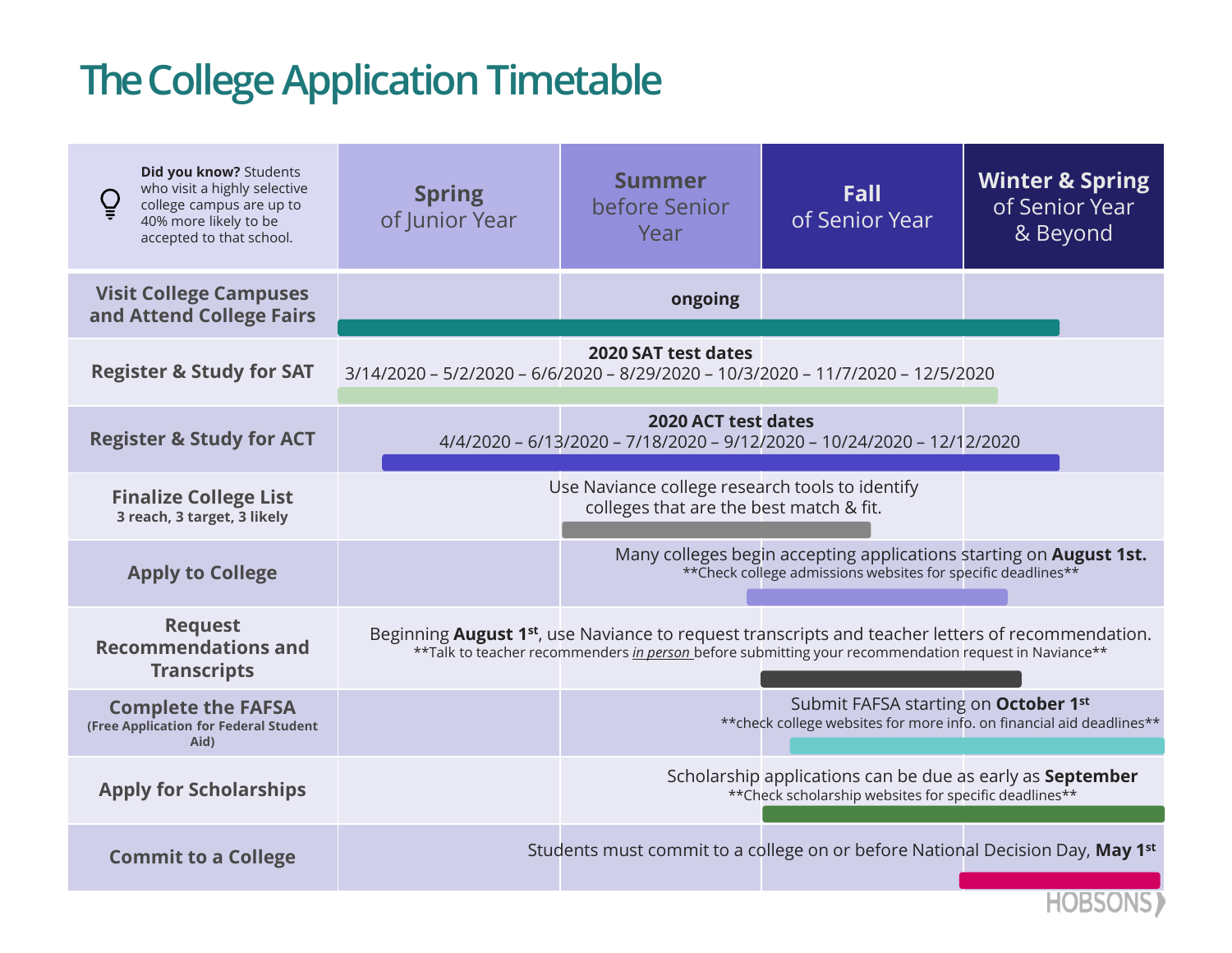## **The College Application Checklist**

| $\c9$            | Did you know? Naviance College,<br>Career, and Life Readiness lessons<br>(purple box at the bottom of your<br>Naviance homepage) can help you<br>navigate the major milestones of<br>your senior year. | <b>Student Checklist</b>                                                                                                                                                                                                                                                                                               | <b>Parent or Guardian</b><br><b>Checklist</b>                                                                                                                  |
|------------------|--------------------------------------------------------------------------------------------------------------------------------------------------------------------------------------------------------|------------------------------------------------------------------------------------------------------------------------------------------------------------------------------------------------------------------------------------------------------------------------------------------------------------------------|----------------------------------------------------------------------------------------------------------------------------------------------------------------|
| Summer<br>Spring | <b>Visit College Campuses</b><br>and Attend College Fairs                                                                                                                                              | $\square$ Engage with admissions reps in-person,<br>over the phone, and through email.                                                                                                                                                                                                                                 | $\Box$ Work with your student to plan spring &<br>summer visits to the colleges they are<br>most interested in.                                                |
|                  | <b>Register &amp; Study for SAT</b>                                                                                                                                                                    | $\Box$ Go to www.collegeboard.org to register<br>for the spring SAT. You can always take it<br>again in the fall if you want a better<br>score.<br>$\Box$ Come up with a study plan and stick to it!                                                                                                                   | $\Box$ Talk to your student about paying for the<br>SAT (\$50-65). Register early to avoid<br>paying an extra \$30 late fee.<br>**fee waivers are available**  |
|                  | <b>Register &amp; Study for ACT</b>                                                                                                                                                                    | $\Box$ Go to www.act.org to register for the<br>spring ACT. You can always take it again<br>in the fall if you want a better score.<br>$\Box$ Come up with a study plan and stick to it!                                                                                                                               | $\Box$ Talk to your student about paying for the<br>ACT (\$52-68). Register early to avoid<br>paying an extra \$30 late fee.<br>** fee waivers are available** |
|                  | <b>Finalize College List</b><br>3 reach, 3 target, 3 likely                                                                                                                                            | $\Box$ Carefully consider the criteria you are<br>looking for in a college and the<br>admissions requirements for each school<br>to finalize your college list and which<br>deadlines you want to shoot for.<br>**Use Naviance & college websites to help you<br>make informed decisions about where to<br>apply. $**$ | $\Box$ Talk to your student about where they<br>are planning to apply and what criteria<br>matters to them most.                                               |